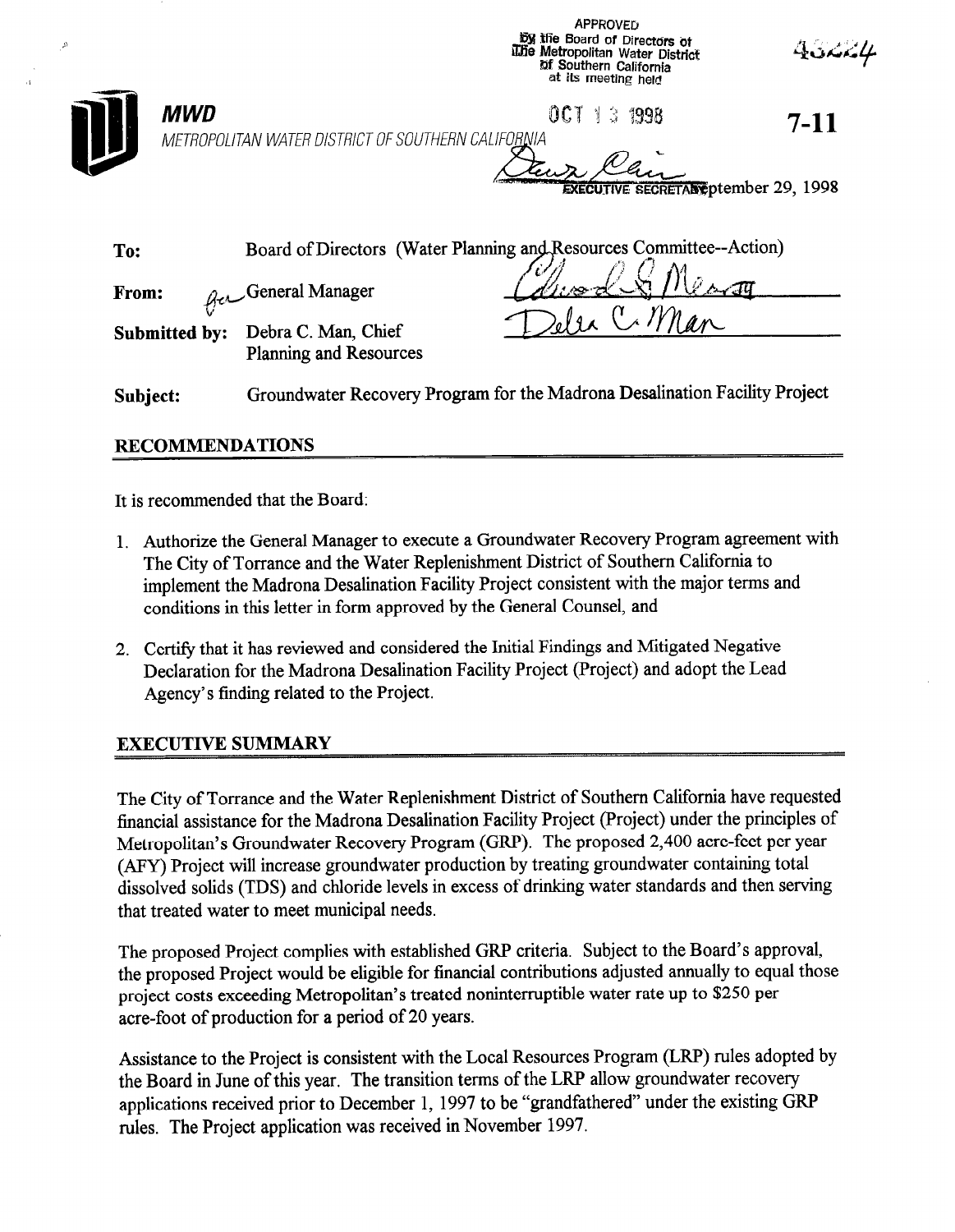Project operation would help the region meet the year 2020 goal of 500,000 AFY for recovered groundwater and recycled water production. Currently, there is an estimated 125,000 AFY shortfall in meeting the goal.

#### DETAILED REPORT

The City of Torrance (Torrance) and the Water Replenishment District of Southern California (WRD) have requested financial assistance for the Madrona Desalination Facility Project (Project) under the principles of Metropolitan's Groundwater Recovery Program (GRP). Torrance obtains its imported supplies directly from Metropolitan.

The proposed Project, located in Torrance, will increase regional groundwater production by treating groundwater pumped from the West Coast Basin. The groundwater contains elevated levels of total dissolved solids (TDS) and chloride that exceed drinking water standards. The treated water will be served to customers in Torrance's service area. Attachment 1 provides a description of the Project's features.

The proposed Project capacity is 2,400 acre-feet per year (AFY). Because of the inherent uncertainty in determining the exact amount of production for a groundwater project, Metropolitan's GRP agreement will include a provision to allow increased production of 20 percent greater than the Project's operating capacity of 2,400 AFY. This could yield as much as 2,880 AFY of production eligible for financial assistance.

The Project production will be in addition to the safe yield of the West Coast Basin and will require replenishment with imported supplies. Under GRP terms, the Project may be called upon to sustain production for up to three consecutive years without delivery of Metropolitan's imported replenishment supplies during drought conditions. This obligation will be met by either interruption of in-lieu replenishment administered by WRD or discontinuing delivery of water to WRD spreading operations in the Montebello Forebay.

Financial assistance would be provided under an agreement term not to exceed 20 years. Metropolitan's financial contribution would be provided to Torrance as a water sales payment through a yield-purchase arrangement similar to that used for previously approved GRP projects. The contribution would be adjusted annually based on the incurred project capital and operation and maintenance (O&M) costs which exceed Metropolitan's treated water rate. The maximum GRP contribution was set by the Board at \$250 per acre-foot. In order to reduce administrative burden for the local agency and Metropolitan, it is anticipated that the agreement will include a pre-established O&M labor factor.

During the first fiscal year of operation (1999-2000). Metropolitan's contribution rate is estimated to be \$202 per acre-foot. A corresponding total contribution of approximately \$485,963 for fiscal year 1999-2000 will be included in future Operation and Maintenance budgets, Attachment 2 is a forecast of Metropolitan's annual contribution to the Project.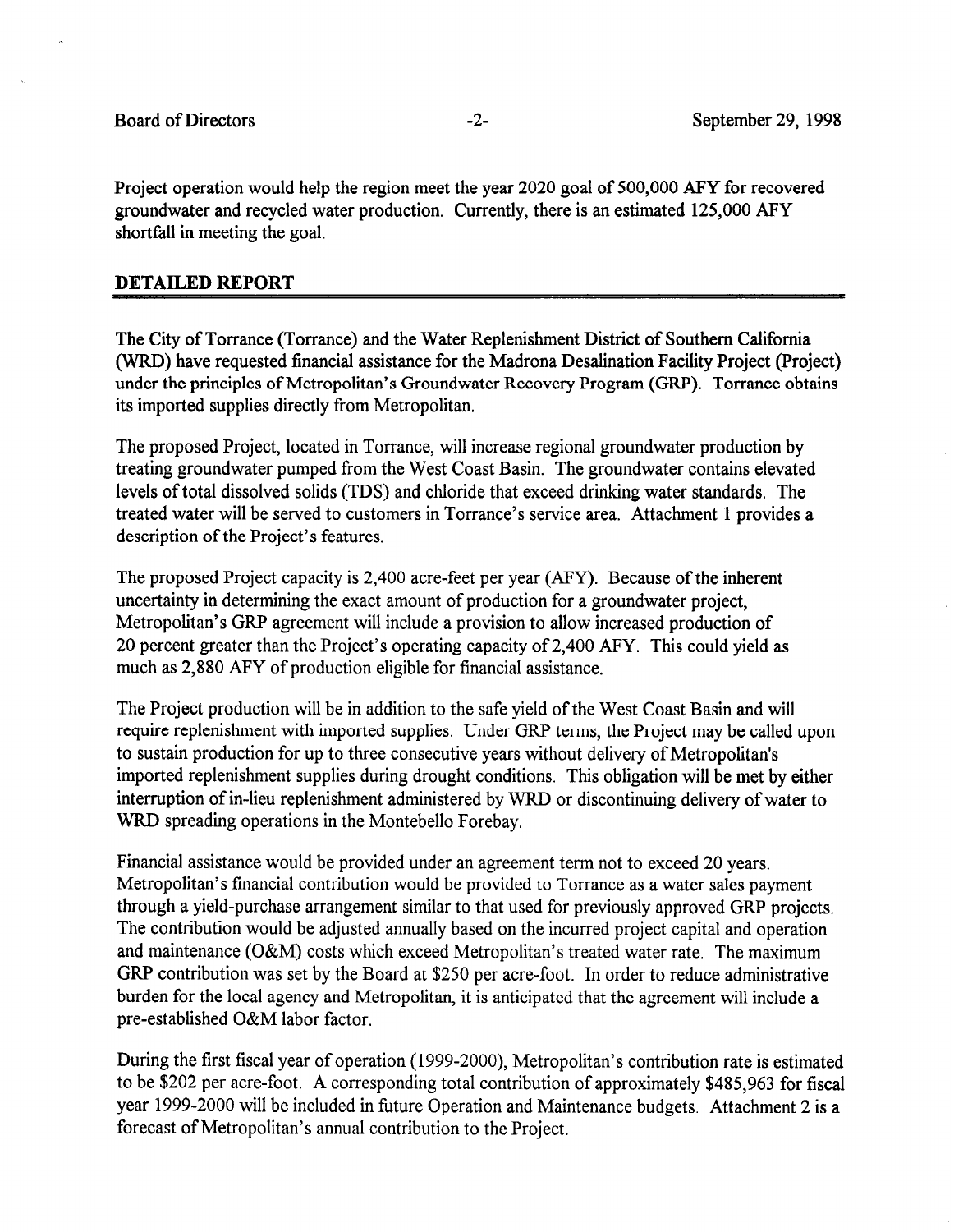Participation in the Project is consistent with the transition terms of the Local Resource Program (LRP) which allows groundwater recovery applications received prior to December 1, 1997 to be "grandfathered" under the existing GRP rules. The transition window closes on December 9, 1998 at which time the GRP agreement must be fully executed. The Project application was received in November 1997 and meets the "grandfather" requirements. The transition terms were adopted by the Board in July 1998.

Project operation would help the region meet the Year 2020 goal of 500,000 APY for recovered groundwater and recycled water production. Currently, there is an estimated 125,000 APY shortfall in meeting the goal.

Pursuant to the California Environmental Quality Act (CEQA), the Water Replenishment District of Southern California, acting as the Lead Agency, has prepared and approved a Mitigated Negative Declaration for the Project. Metropolitan will not be responsible for implementing any of the mitigation measures associated with the Project. Metropolitan, as a Responsible Agency due to its financial participation in the project, is required to review and consider the information provided in the Mitigated Negative Declaration prior to reaching a decision on the project, A copy of the Initial Study and Mitigated Negative Declaration is available for review in the ofice of the Executive Secretary. No further environmental documentation is necessary to act upon this matter.

KK:cc o:\clustrlO\immshared\board~adrona.doc

**Attachments**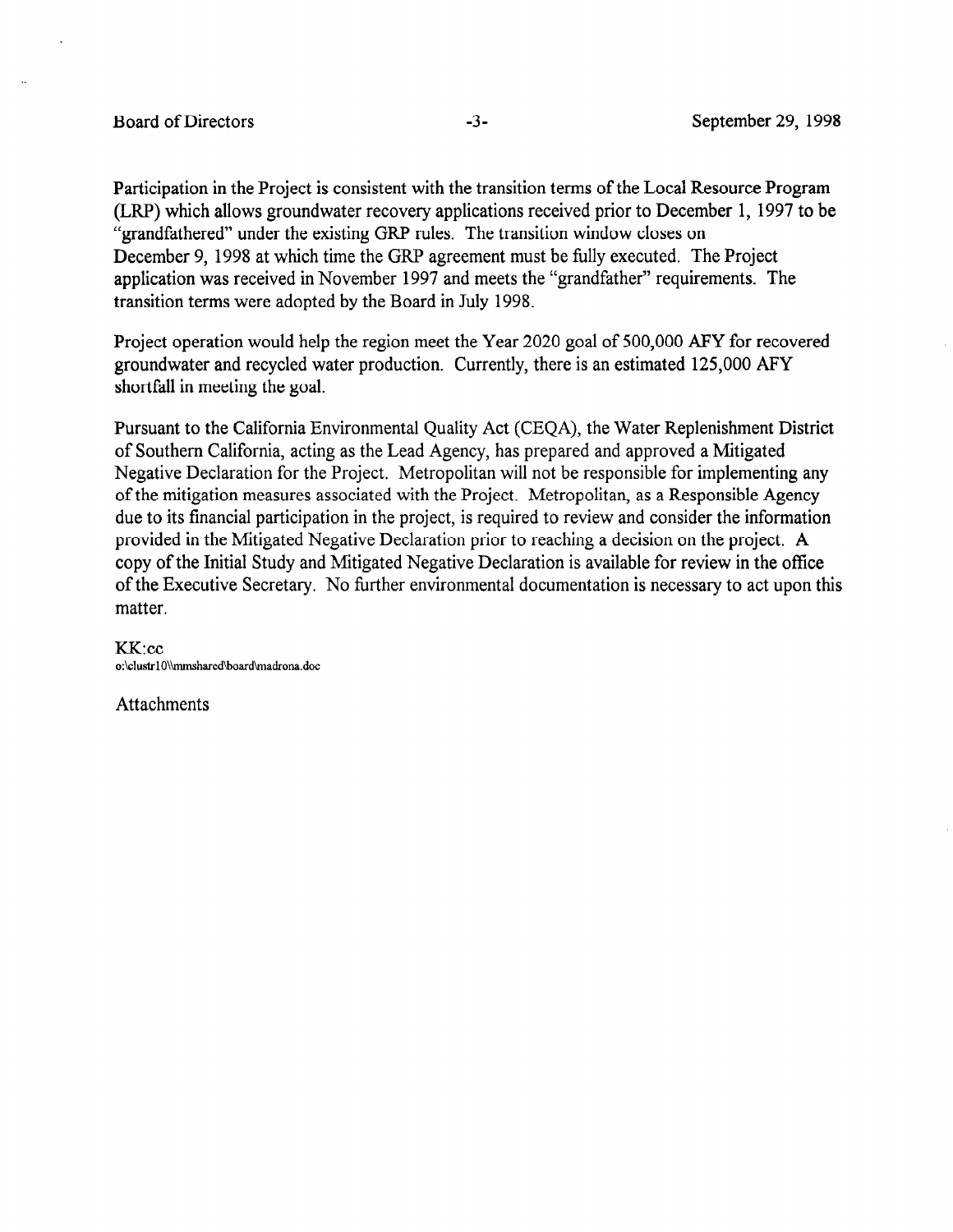# 43224

Attachment 1 for Board Letter 7-11 September 29, 1998 Planning and Resources

#### Madrona Desalination Facility Project

#### Project Description

#### **Overview**

The proposed site of the Madrona Desalination Facility Project (Project) is located in the City of Torrance (Torrance). The Project will pump and treat brackish groundwater from the West Coast Basin to augment the domestic water supply of Torrance. The West Coast Basin is situated in the westerly part of Los Angeles County, California and underlies Torrance. Total dissolved solids (TDS) concentrations of about 3,780 milligrams per liter (mg/L) in this part of the West Coast Basin are higher than the California Department of Health, Title 22 recommended level of 500 mg/L. Chloride concentrations of about 2,100 mg/L are higher than the California Department of Health, Title 22 recommended level of 250 mg/L. The proposed treatment plant will use reverse osmosis (RO) with anti-scalant pre-treatment and decarbonation post-treatment process as the main treatment process; bypass untreated blending groundwater; and pH adjustment and disinfection of blended product water. The Project will provide about 2,400 acre-feet per year of potable water to Torrance customers.

#### Groundwater Production Facilities

 $A$ proximately two wells will be constructed on the maintenance yard site and at a nearby park  $\alpha$ Approximately two wens will be constructed on the maintenance yard site and at a hearby pa  $\beta$  is the right  $\beta$  to produce about  $\beta$ , 200 acre-feet per year of ground water to be treated by the project will climate and

#### Treatment Facilities

The proposed treatment plant will be located near the intersection of  $W$ I he proposed treatment plant will be located hear the intersection of west spencer street a Madrona Avenue adjacent to Torrance's Public Works maintenance yard on land owned by Torrance. Process equipment will be housed inside a treatment building (about 6,000 square feet). with access from Madrona Avenue (see Figure 1). Separate facilities will be constructed to store chemicals in an area with secondary containment.

#### **Treatment Process Design**

Water pumped from the wells will be split into two streams. One stream (approximately 93 percent) will be pre-treated with an anti-scalant, delivered to the RO process and receive decarbonation post-treatment. The second stream will bypass the RO treatment process without treatment. The blended product from both streams will be stabilized for pH and chlorinated prior to delivery to Torrance's potable distribution system. The expected production will be about 1,470 gallons per minute (gpm), or 2,400 acre-feet per year of product water using a 90 percent utilization factor.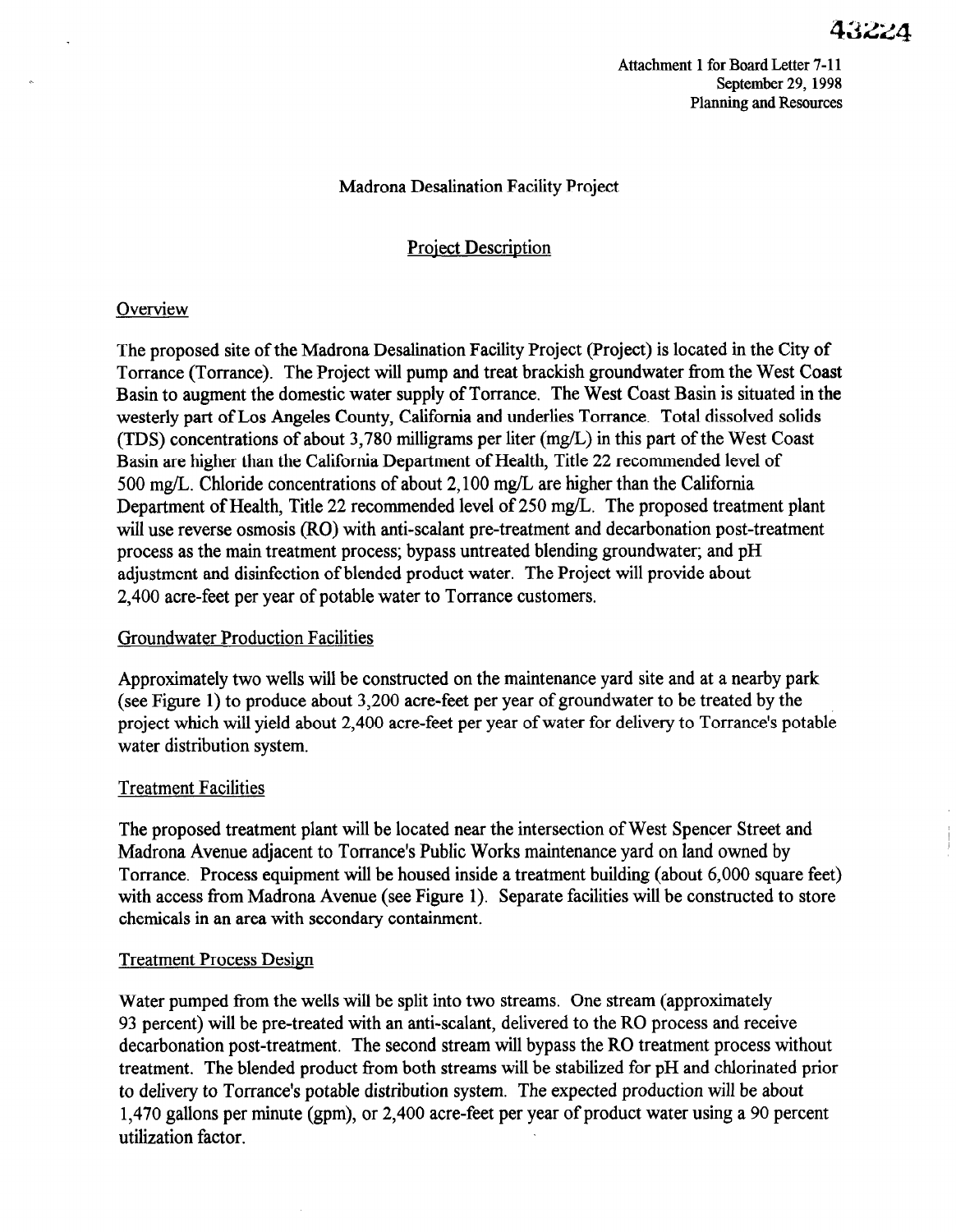# RO Pre-Treatment

Preconditioning includes addition of an anti-sealant compound to control scaling of membranes by soluble compounds.

# RO Treatment

Pre-treated well water is pumped through cartridge filters to remove colloidal particles and other impurities. Water from the cartridge filters enters RO feed pumps where the pressure is boosted prior to entering the membrane assemblies. The membrane assemblies will have a permeate capacity (output) of 1,340 gpm. The recovery is estimated to be 75 percent.

# RO Post-treatment

Post-treatment includes decarbonation to reduce carbon dioxide from the RO product water prior to blending.

# Bypass (Blending) Water

About 130 gpm of untreated groundwater will bypass the RO treatment process and be blended with water from the RO treatment process.

# Post-Treatment

Blended product water from the RO and bypass processes will be stabilized for pH and chlorinated prior to direct delivery to Torrance's potable water distribution system (hydraulic grade line of 3 10 feet) via a 12-inch diameter pipeline approximately 960 feet in length.

# Concentrate Disposal

RO concentrate (reject flow) will be discharged to a new 12-inch discharge pipeline that will convey concentrate to a discharge line being developed for the Sepulveda Desalination Facility Project and subsequently disposed of through an ocean outfall. Estimated length of new brine line dedicated to this project is 1,200 feet of 12-inch pipe; the proposed discharge line for the Sepulveda Desalination Facility Project requires 7,400 feet of new 10-inch pipe.

# Points of Connection

Project facilities shall terminate at the points of connection to Torrance's existing 12-inch potable water line beneath Madrona Avenue and at the point of connection to the existing storm drain that discharges into the ocean.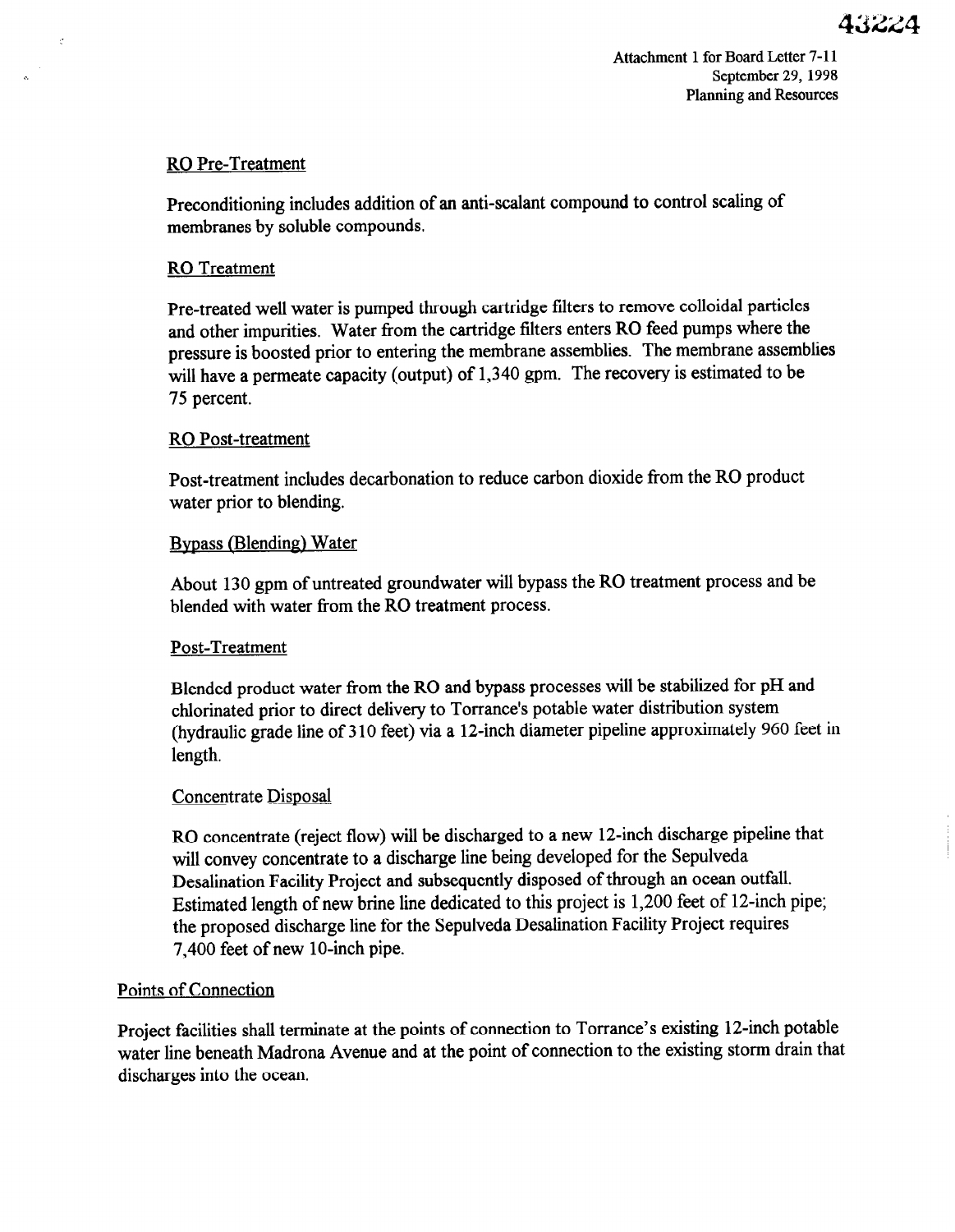# 43224

÷

Attachment 2 for Board Letter 7-11 September 29, 1998 Planning and Resources

# Metropolitan's Estimated Contribution

 $\bar{\varepsilon}$ 

 $\langle \rangle$ 

| <u>Fiscal Year</u> | <b>Annual Contribution (\$)</b> |
|--------------------|---------------------------------|
| 2000               | \$484,963                       |
| 2001               | \$510,048                       |
| 2002               | \$530,960                       |
| 2003               | \$550,115                       |
| 2004               | \$545,929                       |
| 2005               | \$542,418                       |
| 2006               | \$551,599                       |
| 2007               | \$561,490                       |
| 2008               | \$572,108                       |
| 2009               | \$583,472                       |
| 2010               | \$583,600                       |
| 2011               | \$584,511                       |
| 2012               | \$586,224                       |
| 2013               | \$588,761                       |
| 2014               | \$592,141                       |
| 2015               | \$600,000                       |
| 2016               | \$600,000                       |
| 2017               | \$600,000                       |
| 2018               | \$600,000                       |
| 2019               | \$600.000                       |